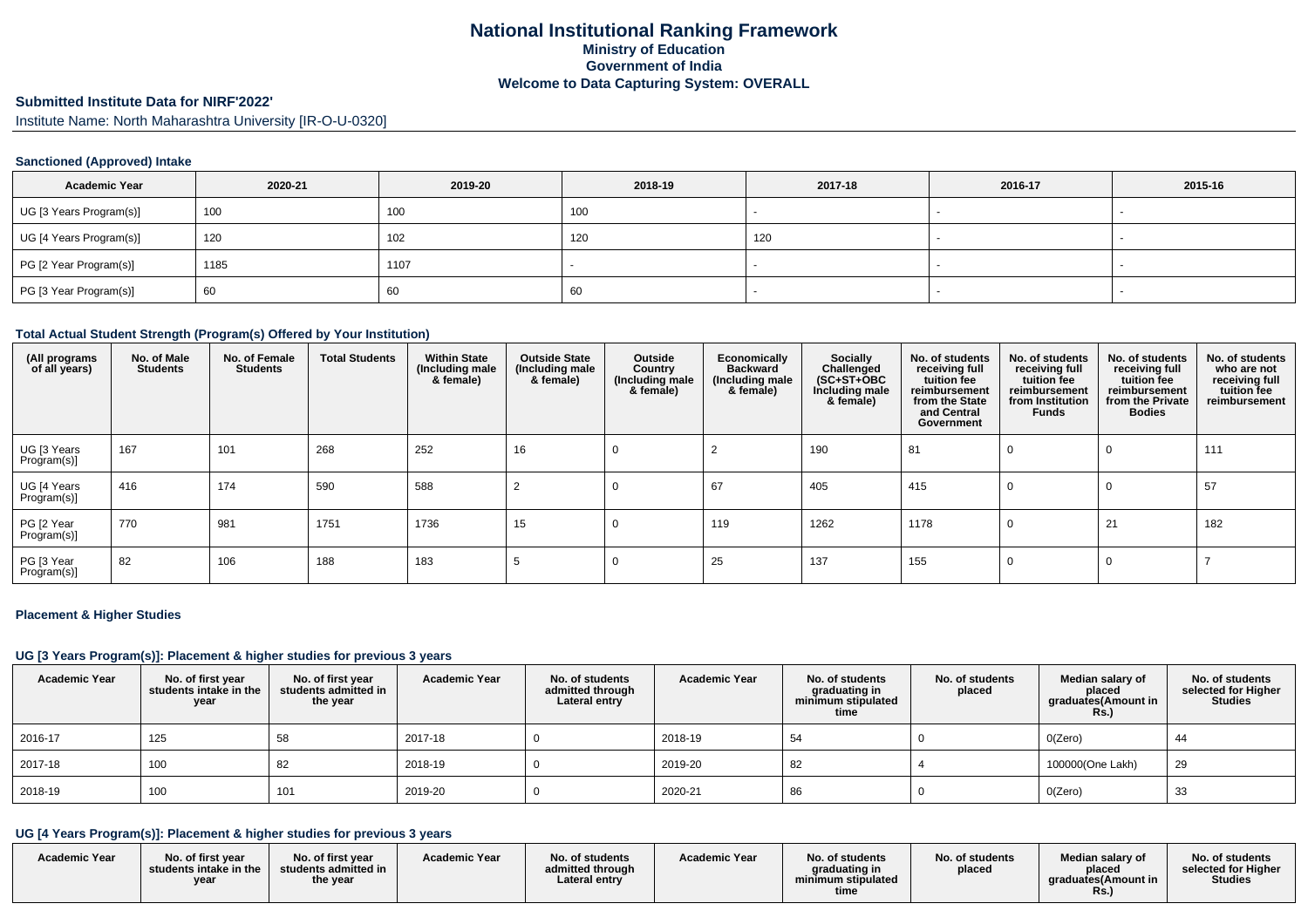| 2015-16 | 127 | 127 | 2016-17 |    | 2018-19 | 102 | 43             | 300000(Three Lakh)                  | 16 |
|---------|-----|-----|---------|----|---------|-----|----------------|-------------------------------------|----|
| 2016-17 | 127 | 127 | 2017-18 | 28 | 2019-20 | 110 | $\overline{4}$ | 240000(Two Lakh<br>Fourty Thousand) | 29 |
| 2017-18 | 120 | 129 | 2018-19 | 33 | 2020-21 | 162 |                | 400000(Four Lakh)                   | 18 |

# **PG [2 Years Program(s)]: Placement & higher studies for previous 3 years**

| <b>Academic Year</b> | No. of first year<br>students intake in the<br>year | No. of first year<br>students admitted in<br>the year | <b>Academic Year</b> | No. of students graduating in minimum<br>stipulated time | No. of students<br>placed | Median salary of<br>placed<br>graduates(Amount in<br><b>Rs.</b> ) | No. of students<br>selected for Higher<br><b>Studies</b> |
|----------------------|-----------------------------------------------------|-------------------------------------------------------|----------------------|----------------------------------------------------------|---------------------------|-------------------------------------------------------------------|----------------------------------------------------------|
| 2017-18              | 1146                                                | 971                                                   | 2018-19              | 757                                                      | 57                        | 150000(One Lakh Fifty<br>Thousand)                                | 10                                                       |
| 2018-19              | 1148                                                | 853                                                   | 2019-20              | 790                                                      | 92                        | 240000(Two Lakh<br>Fourty Thousand)                               | -9                                                       |
| 2019-20              | 1107                                                | 836                                                   | 2020-21              | 740                                                      | 43                        | 564000(Five Lakh<br>Sixty Four Thousand)                          |                                                          |

# **PG [3 Years Program(s)]: Placement & higher studies for previous 3 years**

| <b>Academic Year</b> | No. of first year<br>students intake in the<br>year | No. of first year<br>students admitted in<br>the year | <b>Academic Year</b> | No. of students<br>admitted through<br>Lateral entry | <b>Academic Year</b> | No. of students<br>graduating in<br>minimum stipulated<br>time | No. of students<br>placed | Median salary of<br>placed<br>graduates(Amount in<br>$R\ddot{s}$ .) | No. of students<br>selected for Higher<br><b>Studies</b> |
|----------------------|-----------------------------------------------------|-------------------------------------------------------|----------------------|------------------------------------------------------|----------------------|----------------------------------------------------------------|---------------------------|---------------------------------------------------------------------|----------------------------------------------------------|
| 2016-17              | 60                                                  | 60                                                    | 2017-18              |                                                      | 2018-19              | 60                                                             | 10                        | 100000(One Lakh)                                                    |                                                          |
| 2017-18              | 60                                                  | 60                                                    | 2018-19              |                                                      | 2019-20              | 56                                                             | 10                        | 220000(Two Lakh<br>Twenty Thousand)                                 |                                                          |
| 2018-19              | 60                                                  | 60                                                    | 2019-20              |                                                      | 2020-21              | 59                                                             |                           | 360000(Three Lakh<br>Sixty Thousand)                                |                                                          |

# **Ph.D Student Details**

| Ph.D (Student pursuing doctoral program till 2020-21 Students admitted in the academic year 2020-21 should not be entered here.) |                                                                                                                                  |                       |    |  |  |  |  |
|----------------------------------------------------------------------------------------------------------------------------------|----------------------------------------------------------------------------------------------------------------------------------|-----------------------|----|--|--|--|--|
|                                                                                                                                  |                                                                                                                                  | <b>Total Students</b> |    |  |  |  |  |
| Full Time                                                                                                                        |                                                                                                                                  | 158                   |    |  |  |  |  |
| Part Time                                                                                                                        |                                                                                                                                  |                       |    |  |  |  |  |
| No. of Ph.D students graduated (including Integrated Ph.D)                                                                       |                                                                                                                                  |                       |    |  |  |  |  |
|                                                                                                                                  | 2019-20<br>2020-21                                                                                                               |                       |    |  |  |  |  |
| Full Time                                                                                                                        | 28                                                                                                                               | 30                    | 57 |  |  |  |  |
| Part Time                                                                                                                        |                                                                                                                                  |                       |    |  |  |  |  |
|                                                                                                                                  | PG (Student pursuing MD/MS/DNB program till 2020-21 Students admitted in the academic year 2021 - 22 should not be entered here) |                       |    |  |  |  |  |
|                                                                                                                                  | Number of students pursuing PG (MD/MS/DNB) program                                                                               |                       |    |  |  |  |  |
| No. of students Graduating in PG (MD/MS/DNB) program                                                                             |                                                                                                                                  |                       |    |  |  |  |  |
| 2020-21                                                                                                                          | 2019-20                                                                                                                          | 2018-19               |    |  |  |  |  |
|                                                                                                                                  |                                                                                                                                  |                       |    |  |  |  |  |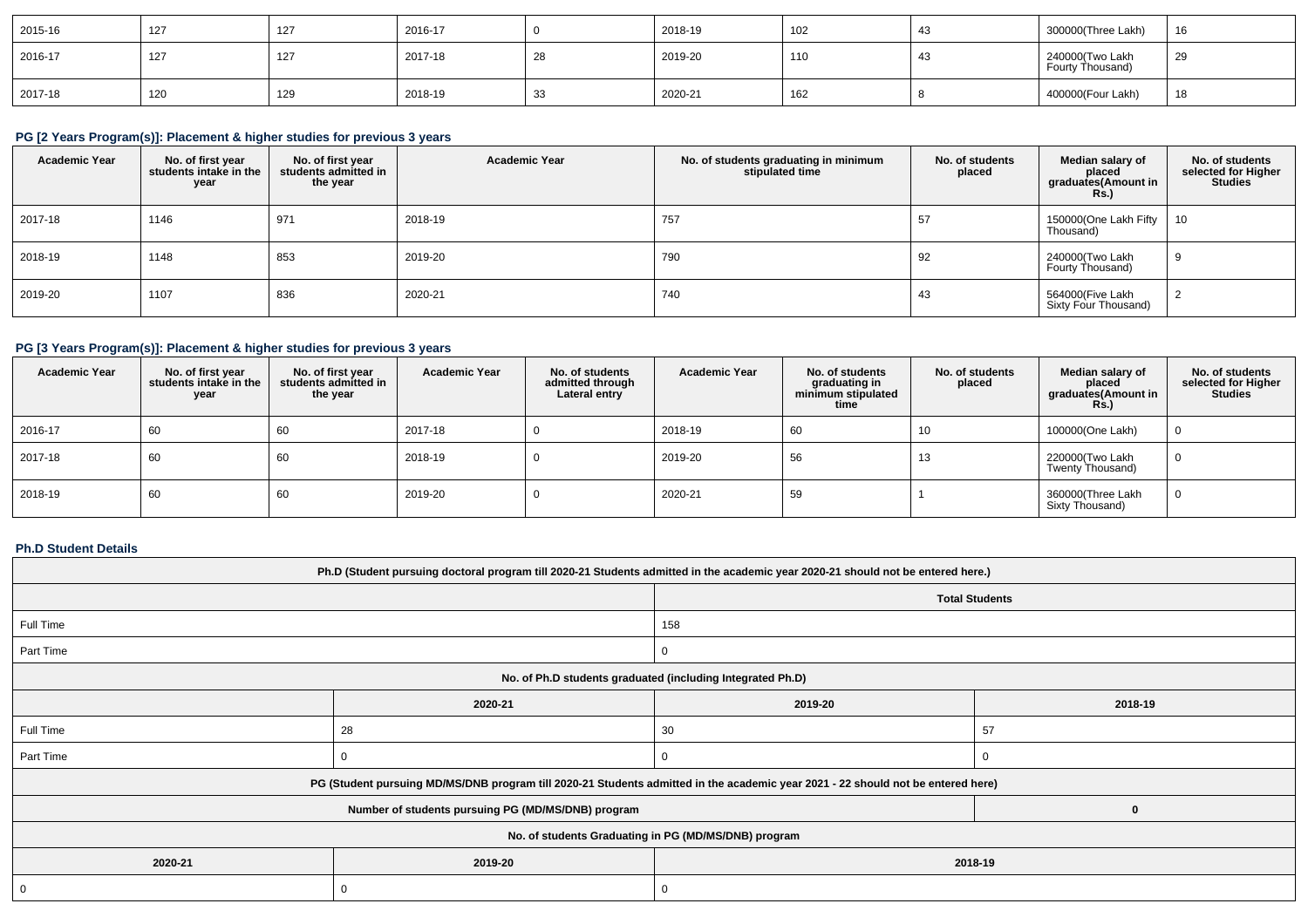#### **Online Education**

| 1. Does all programs/courses were completed on time.                                            |                                                                                       | Yes                                                                                                                                                                                                                                                                                                                                                                                                                                                                                                                                                                                                                                                                                                                                                                                                                                                                                                                                                                                                                                                                                                                                                                                                                                                                                                                                                                                                                                                                                                                                                                                                                                                                                                                                                                                                                                                                                                                                               |                                                |  |  |
|-------------------------------------------------------------------------------------------------|---------------------------------------------------------------------------------------|---------------------------------------------------------------------------------------------------------------------------------------------------------------------------------------------------------------------------------------------------------------------------------------------------------------------------------------------------------------------------------------------------------------------------------------------------------------------------------------------------------------------------------------------------------------------------------------------------------------------------------------------------------------------------------------------------------------------------------------------------------------------------------------------------------------------------------------------------------------------------------------------------------------------------------------------------------------------------------------------------------------------------------------------------------------------------------------------------------------------------------------------------------------------------------------------------------------------------------------------------------------------------------------------------------------------------------------------------------------------------------------------------------------------------------------------------------------------------------------------------------------------------------------------------------------------------------------------------------------------------------------------------------------------------------------------------------------------------------------------------------------------------------------------------------------------------------------------------------------------------------------------------------------------------------------------------|------------------------------------------------|--|--|
| 2. Measures taken to complete the syllabus of courses and programs.                             |                                                                                       | Each semester of the university programs comprises 12 to 15 weeks spread over the semester, The classes commence<br>immediately after the admissions of all UG/PG programme are completed. Regular classes are conducted on the university<br>campus as well as in affiliated colleges throughout the semester. However, the online classes are conducted on various online platforms during the academic year 2020-21. The university calendar is published well in advance<br>year, In addition, the schools also prepare their own calendar for convenience. The following steps are taken by the university to<br>complete the syllabi of the courses well in advance before the examination.<br>1. Regular online classes on the campus and affiliated colleges.<br>2. Due to delay in examinations the semester was extended for completion of syllabus.<br>3. Monitoring of classes and students attendance by the competent authority (Director / Head of concern School/ Department;<br>Director/ Principal of affiliated Institutions/Colleges)<br>4. Conduct of extra classes as per the need and requirement.<br>5. Conduct of regular online staff meeting to discuss the status of syllabus completion by Director of all Schools on the campus and Principal in Affiliated Colleges.<br>The University has tackled the situation of completion of the syllabi meticulously during the pandemic. The immediate action<br>initiated by the university to avoid the academic loss of the students are as follows:<br>1. Use of online platform specially google classroom/zoom/Microsoft for completion of syllabi of the semesters.<br>2. Use of online platform for conduct of internal/external assessment.<br>3. Preparation of video lectures and development of "Learning Management System" (LMS) of the University.<br>4. Some of the faculty made use of You-Tube for uploading their lectures to communicate with students. |                                                |  |  |
| 3. The period of delay in completion of syllabus (in months).                                   |                                                                                       | 2                                                                                                                                                                                                                                                                                                                                                                                                                                                                                                                                                                                                                                                                                                                                                                                                                                                                                                                                                                                                                                                                                                                                                                                                                                                                                                                                                                                                                                                                                                                                                                                                                                                                                                                                                                                                                                                                                                                                                 |                                                |  |  |
| 4. The period of delay in conducting exams (in months).                                         |                                                                                       |                                                                                                                                                                                                                                                                                                                                                                                                                                                                                                                                                                                                                                                                                                                                                                                                                                                                                                                                                                                                                                                                                                                                                                                                                                                                                                                                                                                                                                                                                                                                                                                                                                                                                                                                                                                                                                                                                                                                                   |                                                |  |  |
| <b>Portal Name</b>                                                                              | No. of students offered online courses which have credit<br>transferred to transcript | Total no. of online courses which have credit transferred<br>to the transcript                                                                                                                                                                                                                                                                                                                                                                                                                                                                                                                                                                                                                                                                                                                                                                                                                                                                                                                                                                                                                                                                                                                                                                                                                                                                                                                                                                                                                                                                                                                                                                                                                                                                                                                                                                                                                                                                    | Total no. of credits transferred to transcript |  |  |
| Swayam                                                                                          | $\Omega$                                                                              |                                                                                                                                                                                                                                                                                                                                                                                                                                                                                                                                                                                                                                                                                                                                                                                                                                                                                                                                                                                                                                                                                                                                                                                                                                                                                                                                                                                                                                                                                                                                                                                                                                                                                                                                                                                                                                                                                                                                                   | $\Omega$                                       |  |  |
| 5. No. of courses developed and available online on Swayam platform by your institution faculty |                                                                                       |                                                                                                                                                                                                                                                                                                                                                                                                                                                                                                                                                                                                                                                                                                                                                                                                                                                                                                                                                                                                                                                                                                                                                                                                                                                                                                                                                                                                                                                                                                                                                                                                                                                                                                                                                                                                                                                                                                                                                   |                                                |  |  |

## **Financial Resources: Utilised Amount for the Capital expenditure for previous 3 years**

| <b>Academic Year</b>                                                                                 | 2020-21                                                                  | 2019-20                                                                                     | 2018-19                                                                                  |  |  |  |  |  |
|------------------------------------------------------------------------------------------------------|--------------------------------------------------------------------------|---------------------------------------------------------------------------------------------|------------------------------------------------------------------------------------------|--|--|--|--|--|
|                                                                                                      | <b>Utilised Amount</b>                                                   | <b>Utilised Amount</b>                                                                      | <b>Utilised Amount</b>                                                                   |  |  |  |  |  |
| Annual Capital Expenditure on Academic Activities and Resources (excluding expenditure on buildings) |                                                                          |                                                                                             |                                                                                          |  |  |  |  |  |
| Library                                                                                              | 4400381 (Forty Four Lakh Three Hundred Eighty One)                       | 84318 (Eighty Four Thousand Three Hundred Eighteen only)                                    | 9491078 (Ninety Four Lakh Ninety One Thousand Seventy<br>Eight only)                     |  |  |  |  |  |
| New Equipment for Laboratories                                                                       | 3696649 (Thirty Six Lakh Ninety Six Thousand Six Hundred<br>Fourty Nine) | 30681287 (Three Crore Six Lakh Eighty One Thousand Two<br>Hundred Eighty Seven Only)        | 4731779 (Forty Seven Lakh Thirty One Thousand Seven<br>Hundred Seventy Nine only)        |  |  |  |  |  |
| <b>Engineering Workshops</b>                                                                         | 0 (Zero)                                                                 | 0 (Zero)                                                                                    | 0 (Zero)                                                                                 |  |  |  |  |  |
| Other expenditure on creation of Capital Assets (excluding<br>expenditure on Land and Building)      | 55090215 (Five Crore Fifty Lakh Ninety Thousand Two<br>Hundred Fifteen)  | 33286957 (Three Crore Thirty Two Lakh Eighty Six Thousand<br>Nine Hundred Fifty Seven Only) | 96385739 (Nine Crore Sixty Three lakh Eighty Five Thousand<br>Seven Hundred Thirty Nine) |  |  |  |  |  |

## **Financial Resources: Utilised Amount for the Operational expenditure for previous 3 years**

| <b>Academic Year</b>                       | 2020-21                                                                          | 2019-20                                                                                             | 2018-19                                                                       |  |  |  |  |
|--------------------------------------------|----------------------------------------------------------------------------------|-----------------------------------------------------------------------------------------------------|-------------------------------------------------------------------------------|--|--|--|--|
|                                            | <b>Utilised Amount</b>                                                           | <b>Utilised Amount</b>                                                                              | <b>Utilised Amount</b>                                                        |  |  |  |  |
| <b>Annual Operational Expenditure</b>      |                                                                                  |                                                                                                     |                                                                               |  |  |  |  |
| Salaries (Teaching and Non Teaching staff) | 455577002 (Fourty Five Crore Fifty Five Lakh Seventy Seven<br>Thousand Two Only) | 456948784 (Forty Five Crore Sixty Nine Lakh Forty Eight<br>Thousand Seven Hundred Eighty Four Only) | 1 427161001 (Forty Two Crore Seventy One Lakh Sixty One<br>Thousand One Only) |  |  |  |  |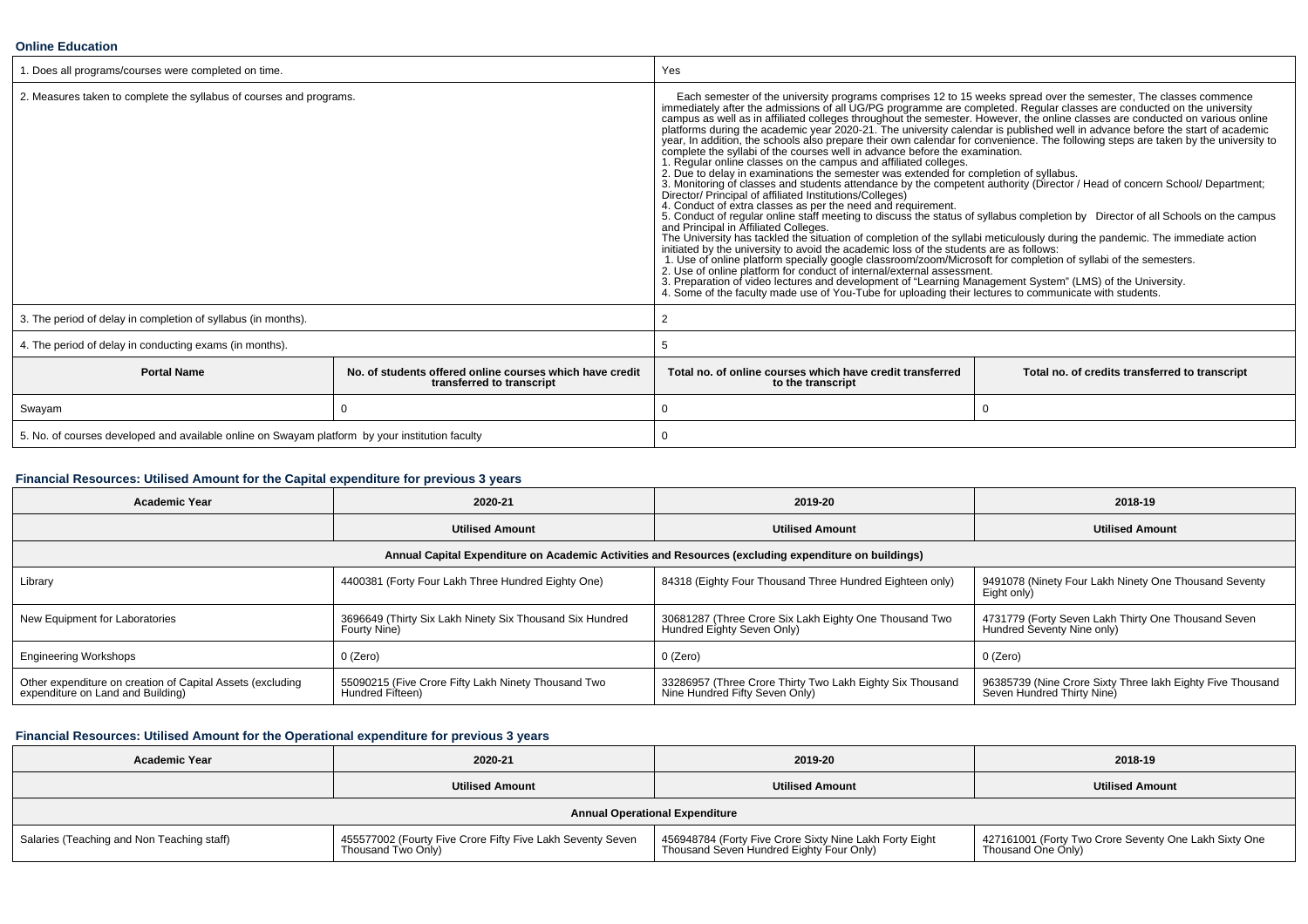| Maintenance of Academic Infrastructure or consumables and<br>other running expenditures (excluding maintenance of hostels<br>and allied services, rent of the building, depreciation cost, etc) | 185721124 (Eighteen Crore Fifty Seven Lakh Twenty One<br>Thousand One Hundred Twenty Four Only) | 337520296 (Thirty Three Crore Seventy Five Lakh Twenty<br>Thousand Two Hundred Ninety Six Only) | 1 286277080 (Twenty Eight Crore Sixty Two Lakh Seventy<br>Seven Thousand Eighty) |
|-------------------------------------------------------------------------------------------------------------------------------------------------------------------------------------------------|-------------------------------------------------------------------------------------------------|-------------------------------------------------------------------------------------------------|----------------------------------------------------------------------------------|
| Seminars/Conferences/Workshops                                                                                                                                                                  | 155888 (One Lakh Fifty Five Thousand Eight Hundred Eighty<br>Eight Only)                        | 255645 (Two Lakh Fifty Five Thousand Six Hundred Forty Five  <br>Only                           | 1225000 (Twelve lakh Twenty Five Thousand Only)                                  |

## **IPR**

| Calendar year            | 2020 | 2019 | 2018 |
|--------------------------|------|------|------|
| No. of Patents Published |      |      |      |
| No. of Patents Granted   |      |      |      |

## **Sponsored Research Details**

| <b>Financial Year</b>                    | 2020-21                                                           | 2019-20                                     | 2018-19                                                              |
|------------------------------------------|-------------------------------------------------------------------|---------------------------------------------|----------------------------------------------------------------------|
| Total no. of Sponsored Projects          |                                                                   |                                             | ے ا                                                                  |
| Total no. of Funding Agencies            |                                                                   |                                             |                                                                      |
| Total Amount Received (Amount in Rupees) | 5967733                                                           | 72092000                                    | 21126944                                                             |
| Amount Received in Words                 | Fifty Nine Lakh Sixty Seven Thousand Seven Hundred Thirty<br>Tree | Seven Crore Twenty Lakh Ninety Two Thousand | Two Crore Eleven Lakh Twenty Six Thousand Nine Hundred<br>Forty Four |

## **Consultancy Project Details**

| <b>Financial Year</b>                    | 2020-21                       | 2019-20                        | 2018-19                                   |
|------------------------------------------|-------------------------------|--------------------------------|-------------------------------------------|
| Total no. of Consultancy Projects        |                               |                                |                                           |
| Total no. of Client Organizations        |                               |                                |                                           |
| Total Amount Received (Amount in Rupees) | 996000                        | 275000                         | 1112700                                   |
| Amount Received in Words                 | Nine Lakh Ninety Six Thousand | Two Lakh Seventy Five Thousand | Eleven Lakh Twelve Thousand Seven Hundred |

# **Executive Development Program/Management Development Programs**

| <b>Financial Year</b>                                                             | 2020-21  | 2019-20 | 2018-19 |
|-----------------------------------------------------------------------------------|----------|---------|---------|
| Total no. of Executive Development Programs/ Management<br>Development Programs   | <b>O</b> |         |         |
| Total no. of Participants                                                         |          |         |         |
| Total Annual Earnings (Amount in Rupees)(Excluding Lodging<br>& Boarding Charges) | - 0      |         |         |
| Total Annual Earnings in Words                                                    | Zero     | Zero    | Zero    |

## **PCS Facilities: Facilities of physically challenged students**

| 1. Do your institution buildings have Lifts/Ramps?                                                                                                         | Yes, more than 80% of the buildings |
|------------------------------------------------------------------------------------------------------------------------------------------------------------|-------------------------------------|
| 2. Do your institution have provision for walking aids, including wheelchairs and transportation from one building to another for<br>handicapped students? | Yes                                 |
| 3. Do your institution buildings have specially designed toilets for handicapped students?                                                                 | Yes, more than 60% of the buildings |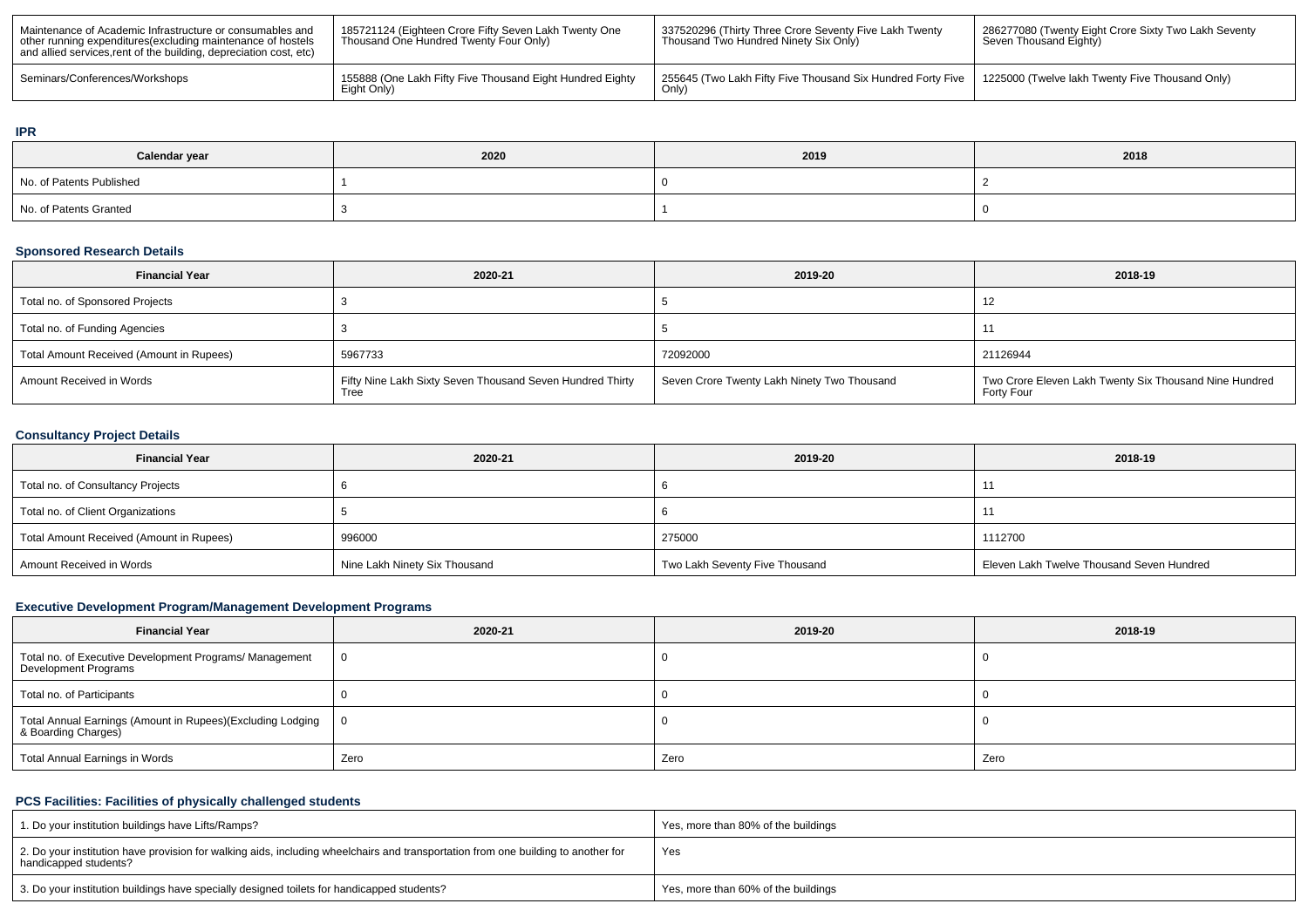## **Accreditation**

## **NBA Accreditation**

| valid NBA Accreditation?<br>1. Does vour institute have a v | NO |
|-------------------------------------------------------------|----|

## **NAAC Accreditation**

| 1. Does your institute have a valid NAAC Accreditation? |            | <b>YES</b> |             |
|---------------------------------------------------------|------------|------------|-------------|
| Valid from                                              | Valid upto |            | <b>CGPA</b> |
| 19-01-2001                                              | 18-01-2006 |            |             |
| 29-01-2009                                              | 28-01-2014 |            | 2.88        |
| 01-05-2015                                              | 30-04-2020 |            | 3.1'        |

## **Faculty Details**

| Srno            | <b>Name</b>                       | Age | Designation                | Gender | Qualification | <b>Experience (In</b><br>Months) | <b>Currently working</b><br>with institution? | <b>Joining Date</b> | <b>Leaving Date</b>      | <b>Association type</b> |
|-----------------|-----------------------------------|-----|----------------------------|--------|---------------|----------------------------------|-----------------------------------------------|---------------------|--------------------------|-------------------------|
| $\overline{1}$  | Dongre Anil<br>Prithviraj         | 47  | Professor                  | Male   | Ph.D          | 252                              | Yes                                           | 21-12-2000          | $\mathbf{u}$             | Regular                 |
| $\overline{2}$  | Sonawane<br>Madhulika Ajay        | 48  | Associate Professor        | Female | Ph.D          | 302                              | Yes                                           | 17-09-2007          | $\mathbf{u}$             | Regular                 |
| 3               | Sardar Ramesh<br>Jagdeo           | 40  | Associate Professor        | Male   | Ph.D          | 205                              | Yes                                           | 13-09-2013          | $\overline{\phantom{a}}$ | Regular                 |
| $\overline{4}$  | Narkhede Sameer<br>Pralhad        | 50  | Professor                  | Male   | Ph.D          | 332                              | Yes                                           | 19-07-2008          | $\overline{\phantom{a}}$ | Regular                 |
| $5\overline{)}$ | Chavan Rameshwar<br>Rohidas       | 43  | <b>Assistant Professor</b> | Male   | Ph.D          | 216                              | Yes                                           | 24-04-2009          | $\overline{\phantom{a}}$ | Regular                 |
| 6               | Patil Pavitra Devidas             | 41  | <b>Assistant Professor</b> | Female | Ph.D          | 163                              | Yes                                           | 22-12-2008          | $\mathbf{u}$             | Regular                 |
| $\overline{7}$  | <b>Barekar Atul</b><br>Narayanrao | 38  | <b>Assistant Professor</b> | Male   | Ph.D          | 147                              | Yes                                           | 13-07-2009          | ۰.                       | Regular                 |
| 8               | Maheshwari Vijay<br>Laxminarayan  | 57  | Professor                  | Male   | Ph.D          | 354                              | Yes                                           | 12-08-1992          | $\sim$                   | Regular                 |
| 9               | Chaudhari Ambalal<br>Babulal      | 59  | Professor                  | Male   | Ph.D          | 388                              | Yes                                           | 01-07-1999          | $\overline{\phantom{a}}$ | Regular                 |
| 10              | Ingale Arun<br>Govindrao          | 48  | Professor                  | Male   | Ph.D          | 192                              | Yes                                           | 12-08-2008          | $\overline{\phantom{a}}$ | Regular                 |
| 11              | Chaudhari Bhushan<br>Liladhar     | 51  | Professor                  | Male   | Ph.D          | 286                              | Yes                                           | 15-11-1999          | $\overline{\phantom{a}}$ | Regular                 |
| 12              | Puranik Pravin<br>Ramchandra      | 53  | Professor                  | Male   | Ph.D          | 262                              | Yes                                           | 28-01-2000          | $\sim$                   | Regular                 |
| 13              | Vishwakarma Kishor<br>Sukhalal    | 54  | Professor                  | Male   | Ph.D          | 351                              | Yes                                           | 13-03-2001          | $\overline{\phantom{a}}$ | Regular                 |
| 14              | Dandi Navin<br>Dharamji           | 40  | <b>Assistant Professor</b> | Male   | Ph.D          | 200                              | Yes                                           | 14-03-2005          | $\overline{\phantom{a}}$ | Regular                 |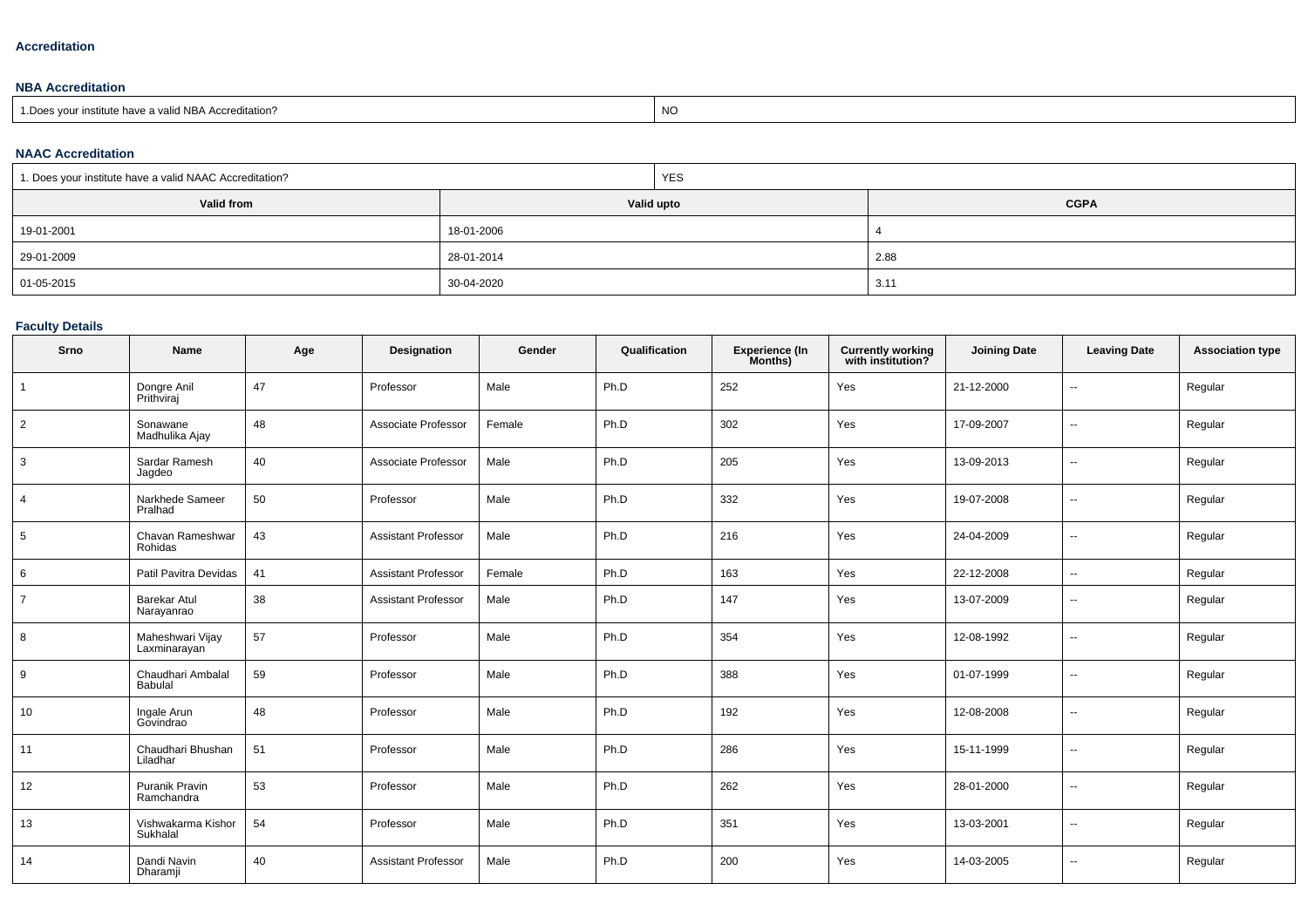| 15     | Patil Satish Vitthal               | 51 | <b>Assistant Professor</b>                          | Male   | Ph.D  | 145 | Yes | 13-10-2007 | $\overline{\phantom{a}}$ | Regular             |
|--------|------------------------------------|----|-----------------------------------------------------|--------|-------|-----|-----|------------|--------------------------|---------------------|
| 16     | <b>Bhalsing Sanjeevani</b>         | 57 | <b>Assistant Professor</b>                          | Female | Ph.D  | 152 | Yes | 17-03-2009 | $\overline{\phantom{a}}$ | Regular             |
| 17     | Mahulikar Pramod<br>Pandurang      | 56 | Professor                                           | Male   | Ph.D  | 346 | Yes | 01-08-1994 | $\overline{\phantom{a}}$ | Regular             |
| 18     | More Dhananjay<br>Hiraman          | 54 | Professor                                           | Male   | Ph.D  | 300 | Yes | 05-01-2000 | $\overline{\phantom{a}}$ | Regular             |
| 19     | Bendre Ratnamala<br>Subhash        | 56 | Professor                                           | Female | Ph.D  | 336 | Yes | 07-08-1993 | $\overline{\phantom{a}}$ | Regular             |
| 20     | Dalal Dipak<br>Shardrao            | 44 | Associate Professor                                 | Male   | Ph.D  | 204 | Yes | 17-10-2007 | $\overline{\phantom{a}}$ | Regular             |
| 21     | Gite Vikas Vithal                  | 45 | <b>Assistant Professor</b>                          | Male   | Ph.D  | 200 | Yes | 22-11-2007 | $\overline{\phantom{a}}$ | Regular             |
| 22     | Ingle Sopan<br>Tukaram             | 57 | Professor                                           | Male   | Ph.D  | 348 | Yes | 04-12-1999 | $\overline{\phantom{a}}$ | Regular             |
| 23     | Thorat Sanjaykumar<br>Ramchand     | 48 | Professor                                           | Male   | Ph.D  | 312 | Yes | 12-11-1999 | $\overline{\phantom{a}}$ | Regular             |
| 24     | Patil Sanjaykumar<br>Narayan       | 55 | Professor                                           | Male   | Ph.D  | 374 | Yes | 20-09-2007 | $\overline{\phantom{a}}$ | Regular             |
| 25     | Attarde Sanjay<br>Baliram          | 52 | Associate Professor                                 | Male   | Ph.D  | 255 | Yes | 06-08-1998 | $\overline{\phantom{a}}$ | Regular             |
| 26     | Rokade<br>Vishwaeshwar<br>Marotrao | 46 | <b>Assistant Professor</b>                          | Male   | Ph.D  | 170 | Yes | 25-09-2007 | --                       | Regular             |
| 27     | Dandge Kailash<br>Pandurang        | 38 | <b>Assistant Professor</b>                          | Male   | M.Sc. | 150 | Yes | 25-03-2009 | $\overline{\phantom{a}}$ | Regular             |
| 28     | Patil Pradip<br>Premchand          | 61 | Dean / Principal /<br>Director / Vice<br>Chancellor | Male   | Ph.D  | 396 | No  | 03-03-1991 | 31-07-2020               | Regular             |
| 29     | Gore Ratnakar<br><b>Balwant</b>    | 58 | Associate Professor                                 | Male   | Ph.D  | 348 | Yes | 14-09-1992 | $\overline{\phantom{a}}$ | Regular             |
| 30     | Bendre Subhash<br>Tulashiram       | 57 | Professor                                           | Male   | Ph.D  | 348 | Yes | 07-08-1992 | $\overline{\phantom{a}}$ | Regular             |
| 31     | Patil Dnyaneshwar<br>Shaligram     | 58 | Professor                                           | Male   | Ph.D  | 360 | Yes | 29-08-1991 | $\overline{\phantom{a}}$ | Regular             |
| 32     | Sali Jaydeep V                     | 51 | Professor                                           | Male   | Ph.D  | 252 | Yes | 08-09-2007 | ⊷.                       | Regular             |
| 33     | Ghosh Sanjay<br>Sanatan            | 45 | <b>Assistant Professor</b>                          | Male   | Ph.D  | 200 | Yes | 02-02-2005 | $\overline{\phantom{a}}$ | Regular             |
| 34     | Chavan Padmakar<br>Gangaram        | 38 | <b>Assistant Professor</b>                          | Male   | Ph.D  | 108 | Yes | 24-07-2012 | ₩,                       | Regular             |
| 35     | Bange Jaspal<br>Parganram          | 45 | <b>Assistant Professor</b>                          | Male   | Ph.D  | 195 | Yes | 09-08-2012 | Ξ.                       | Adhoc / Contractual |
| 36     | Shirale<br>Dhammanand<br>Jagdeo    | 41 | <b>Assistant Professor</b>                          | Male   | Ph.D  | 134 | Yes | 12-12-2012 | $\sim$                   | Regular             |
| $37\,$ | Shinde Ramkrishna<br>Lahu          | 51 | Professor                                           | Male   | Ph.D  | 350 | Yes | 25-09-1993 | ⊷.                       | Regular             |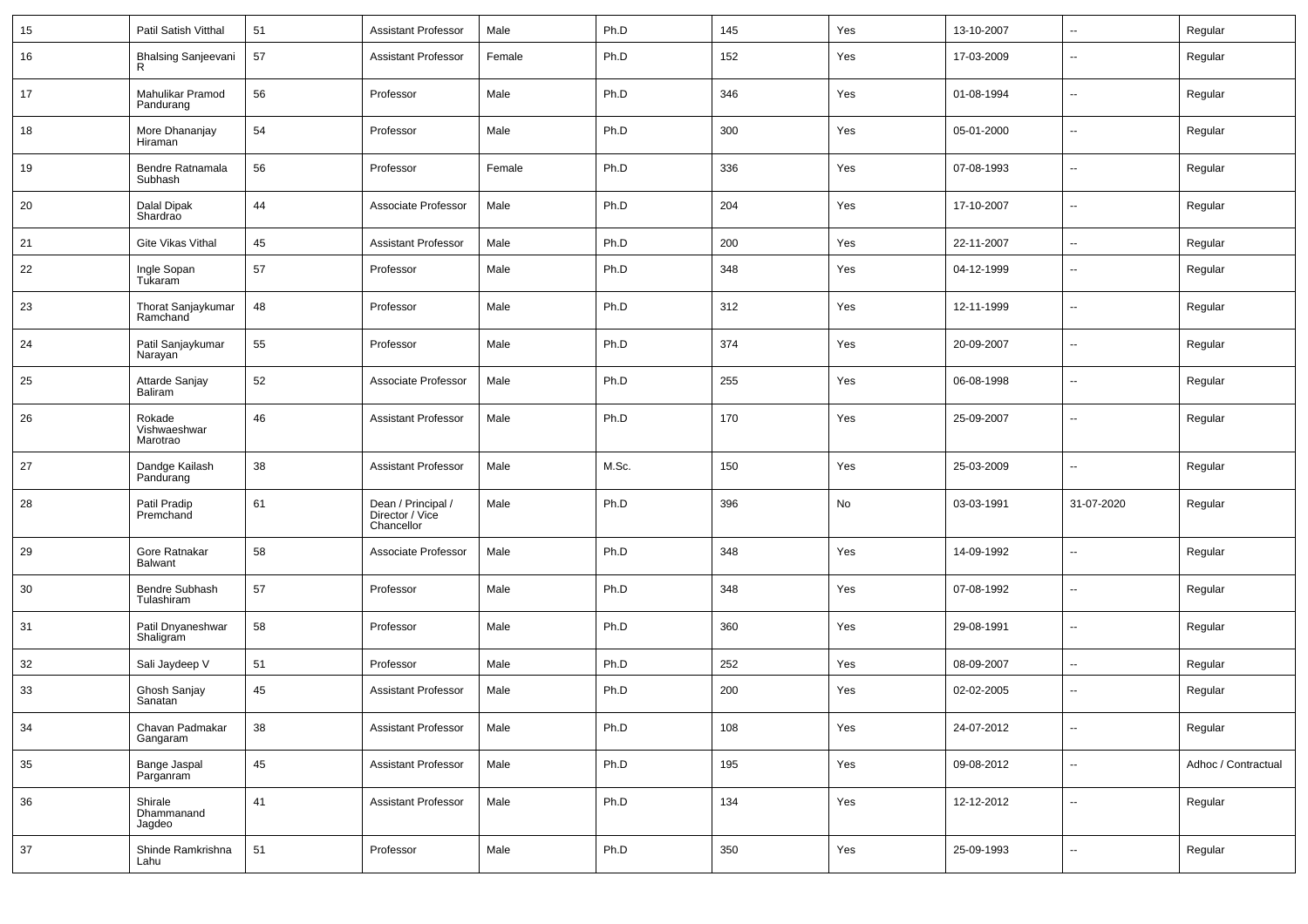| 38 | Chaudhari Shrikant<br>Ramesh      | 50         | Professor                  | Male   | Ph.D       | 252 | Yes | 01-02-2013 | $\sim$                   | Regular             |
|----|-----------------------------------|------------|----------------------------|--------|------------|-----|-----|------------|--------------------------|---------------------|
| 39 | Pawar Kishor Fakire               | 39         | Professor                  | Male   | Ph.D       | 182 | Yes | 03-05-2006 | $\sim$                   | Regular             |
| 40 | Kamalja Kiree Kiran               | 47         | <b>Assistant Professor</b> | Female | Ph.D       | 250 | Yes | 07-02-2005 | $\sim$                   | Regular             |
| 41 | Tidke Haribhau<br>Laxman          | 43         | <b>Assistant Professor</b> | Male   | Ph.D       | 183 | Yes | 10-08-2006 | $\overline{\phantom{a}}$ | Regular             |
| 42 | Aage Chintaman<br>Tukaram         | 41         | <b>Assistant Professor</b> | Male   | Ph.D       | 168 | Yes | 06-09-2007 | --                       | Regular             |
| 43 | Patil Manoj Chaitram              | 35         | <b>Assistant Professor</b> | Male   | <b>NET</b> | 143 | Yes | 15-12-2009 | $\sim$                   | Regular             |
| 44 | Koshti Roshan Dilip               | 33         | <b>Assistant Professor</b> | Male   | <b>SET</b> | 110 | Yes | 23-07-2012 | Ξ.                       | Regular             |
| 45 | Pawar Bhausaheb<br>Vyankatrao     | 57         | Professor                  | Male   | Ph.D       | 360 | Yes | 27-08-1991 | $\overline{\phantom{a}}$ | Regular             |
| 46 | Kolhe Satish<br>Ramesh            | 50         | Professor                  | Male   | Ph.D       | 324 | Yes | 05-08-1994 | --                       | Regular             |
| 47 | Ramteke<br>Rakeshkumar<br>Jagdish | 49         | Professor                  | Male   | Ph.D       | 312 | Yes | 01-08-2008 | $\overline{\phantom{a}}$ | Regular             |
| 48 | Patil Ajay Supadu                 | 45         | Professor                  | Male   | Ph.D       | 288 | Yes | 06-08-1998 | Ξ.                       | Regular             |
| 49 | Joshi Manish<br>Ratnakar          | 49         | Professor                  | Male   | Ph.D       | 288 | Yes | 02-09-1997 | $\overline{\phantom{a}}$ | Regular             |
| 50 | Surwade Ajaykumar<br>Uttamrao     | 43         | <b>Assistant Professor</b> | Male   | Ph.D       | 168 | Yes | 23-11-2007 | ۰.                       | Regular             |
| 51 | Patil Nita Vakru                  | 43         | <b>Assistant Professor</b> | Female | Ph.D       | 168 | Yes | 26-09-2007 | $\sim$                   | Regular             |
| 52 | Shirude Snehlata<br>Bhikanrao     | 43         | <b>Assistant Professor</b> | Female | Ph.D       | 168 | Yes | 23-11-2007 | Ξ.                       | Regular             |
| 53 | Patil Manojkumar<br>Pannalal      | 42         | <b>Assistant Professor</b> | Male   | Ph.D       | 156 | Yes | 14-10-2008 | --                       | Regular             |
| 54 | <b>Bhamare Sandip</b><br>Shrikant | 43         | <b>Assistant Professor</b> | Male   | Ph.D       | 144 | Yes | 01-04-2009 | Ξ.                       | Regular             |
| 55 | Amle Raju B                       | 36         | <b>Assistant Professor</b> | Male   | <b>MCA</b> | 110 | Yes | 26-07-2012 | Ξ.                       | Regular             |
| 56 | Pagare<br>Mahendrakumar<br>Supdu  | 53         | Professor                  | Male   | Ph.D       | 372 | Yes | 25-11-1999 | $\sim$                   | Regular             |
| 57 | Mahajan Mukta<br>Jagannath        | 56         | Professor                  | Female | Ph.D       | 336 | Yes | 24-11-1999 | --                       | Regular             |
| 58 | Kulkarni Sunil<br>Baburao         | ${\bf 46}$ | <b>Assistant Professor</b> | Male   | Ph.D       | 240 | Yes | 19-12-2007 | $\overline{\phantom{a}}$ | Regular             |
| 59 | Patil Ashutosh<br>Ramesh          | 46         | <b>Assistant Professor</b> | Male   | Ph.D       | 240 | Yes | 01-11-2007 | $\overline{\phantom{a}}$ | Regular             |
| 60 | Indani Manisha<br>Vinay           | 48         | <b>Assistant Professor</b> | Female | Ph.D       | 155 | Yes | 15-07-2008 | Ξ.                       | Adhoc / Contractual |
| 61 | Khirade Santosh<br>Kaluram        | 38         | <b>Assistant Professor</b> | Male   | Ph.D       | 155 | Yes | 09-07-2008 | ÷.                       | Adhoc / Contractual |
| 62 | Degaonkar Archana<br>Prashant     | 59         | Professor                  | Female | Ph.D       | 264 | No  | 08-01-2000 | 31-08-2021               | Regular             |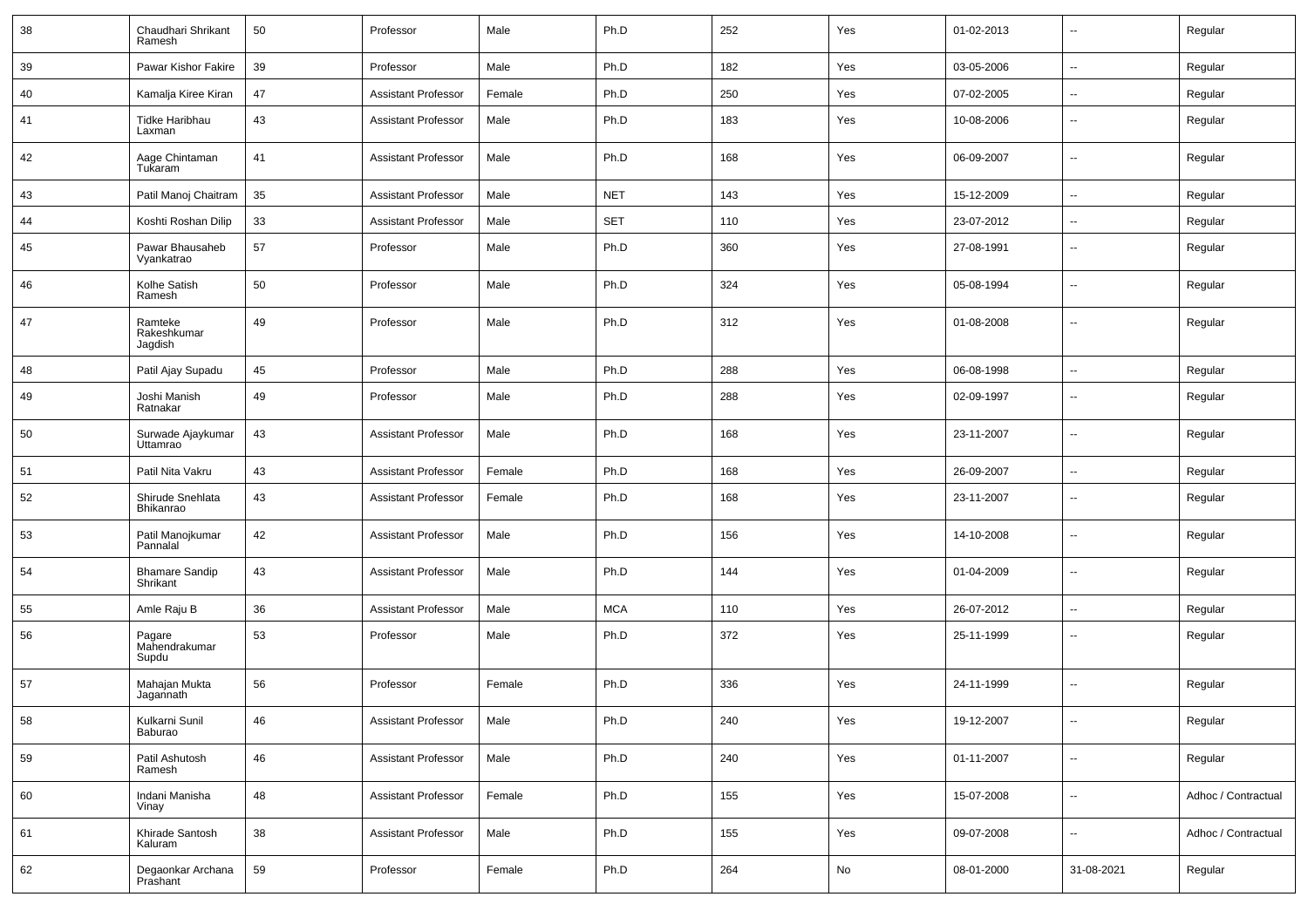| 63 | Mahajan Ashok<br>Mahadu            | 57 | Professor                  | Male   | Ph.D       | 180 | Yes | 30-03-2001 | --                       | Regular             |
|----|------------------------------------|----|----------------------------|--------|------------|-----|-----|------------|--------------------------|---------------------|
| 64 | <b>Bhatkar Sudhir</b><br>Bhagwan   | 55 | <b>Assistant Professor</b> | Male   | Ph.D       | 168 | Yes | 28-09-2007 | --                       | Regular             |
| 65 | Patki Sanjay<br><b>Bhalchandra</b> | 54 | <b>Assistant Professor</b> | Male   | <b>NET</b> | 124 | Yes | 03-08-2020 | $\overline{\phantom{a}}$ | Adhoc / Contractual |
| 66 | Raising Tushar<br>Gangaram         | 42 | <b>Assistant Professor</b> | Male   | <b>NET</b> | 125 | Yes | 03-08-2020 | $\overline{\phantom{a}}$ | Adhoc / Contractual |
| 67 | Gogadia Umesh<br>Ashok             | 37 | <b>Assistant Professor</b> | Male   | Ph.D       | 108 | Yes | 23-07-2012 | --                       | Regular             |
| 68 | Sonawane Prashant<br>Vishnu        | 38 | <b>Assistant Professor</b> | Male   | Ph.D       | 96  | Yes | 03-08-2020 | $\overline{\phantom{a}}$ | Adhoc / Contractual |
| 69 | Pathak Radhika<br>Mohan            | 36 | <b>Assistant Professor</b> | Female | Ph.D       | 144 | Yes | 23-12-2009 | $\overline{\phantom{a}}$ | Regular             |
| 70 | Sonawane Deepak                    | 44 | <b>Assistant Professor</b> | Male   | <b>MSW</b> | 108 | Yes | 03-08-2020 | ۰.                       | Adhoc / Contractual |
| 71 | Naik Jitendra<br>Baliram           | 49 | Professor                  | Male   | Ph.D       | 308 | Yes | 22-07-2008 | $\overline{a}$           | Regular             |
| 72 | Usmani Ghayas<br>Ahmad             | 57 | Professor                  | Male   | Ph.D       | 390 | Yes | 30-07-1994 | $\overline{a}$           | Regular             |
| 73 | Raut Sunil Anandrao                | 59 | Associate Professor        | Male   | M.Tech     | 428 | Yes | 25-07-1994 | --                       | Regular             |
| 74 | Goswami Ajaygiri<br>Kamalgiri      | 48 | Associate Professor        | Male   | Ph.D       | 283 | Yes | 16-07-2008 | $\overline{a}$           | Regular             |
| 75 | Patil Ujwal Dhanraj                | 41 | <b>Assistant Professor</b> | Male   | Ph.D       | 184 | Yes | 20-09-2007 | --                       | Regular             |
| 76 | Sirsam Rajkumar<br>Shankarao       | 45 | Associate Professor        | Male   | Ph.D       | 216 | Yes | 10-07-2008 | ۰.                       | Regular             |
| 77 | Gore Rambhau<br>Punjaji            | 50 | <b>Assistant Professor</b> | Male   | Ph.D       | 289 | Yes | 25-10-2007 | $\overline{a}$           | Regular             |
| 78 | Parate Vishal<br>Radhelal          | 44 | <b>Assistant Professor</b> | Male   | Ph.D       | 266 | Yes | 20-04-2006 | $\overline{\phantom{a}}$ | Regular             |
| 79 | Puri Ravindra Gulab                | 43 | <b>Assistant Professor</b> | Male   | Ph.D       | 211 | Yes | 16-10-2007 | $\overline{a}$           | Regular             |
| 80 | Narkhede Jitendra<br>Suresh        | 41 | <b>Assistant Professor</b> | Male   | Ph.D       | 193 | Yes | 15-11-2007 | ۰.                       | Regular             |
| 81 | <b>Bathe Ganesh</b><br>Anantrao    | 43 | <b>Assistant Professor</b> | Male   | Ph.D       | 235 | Yes | 22-12-2007 | --                       | Regular             |
| 82 | Deshpande Tushar<br>Dilip          | 41 | <b>Assistant Professor</b> | Male   | M.Tech     | 176 | Yes | 07-01-2010 | ۰.                       | Regular             |
| 83 | Meshram Pawan<br>Devidas           | 37 | <b>Assistant Professor</b> | Male   | Ph.D       | 172 | Yes | 07-05-2009 | Ξ.                       | Regular             |
| 84 | Mohd Talib Ibrahim                 | 62 | <b>Assistant Professor</b> | Male   | Ph.D       | 365 | Yes | 03-08-2020 | Ξ.                       | Visiting            |
| 85 | Shinde Sujata<br>Ramkrishna        | 50 | <b>Assistant Professor</b> | Female | Ph.D       | 60  | Yes | 03-09-2020 | u.                       | Adhoc / Contractual |
| 86 | Patil Amardip<br>Murlidhar         | 39 | <b>Assistant Professor</b> | Male   | <b>SET</b> | 168 | Yes | 08-08-2012 | Ξ.                       | Regular             |
| 87 | Deshmukh Manisha<br>D              | 47 | <b>Assistant Professor</b> | Female | M. Phil    | 114 | Yes | 03-08-2020 | --                       | Adhoc / Contractual |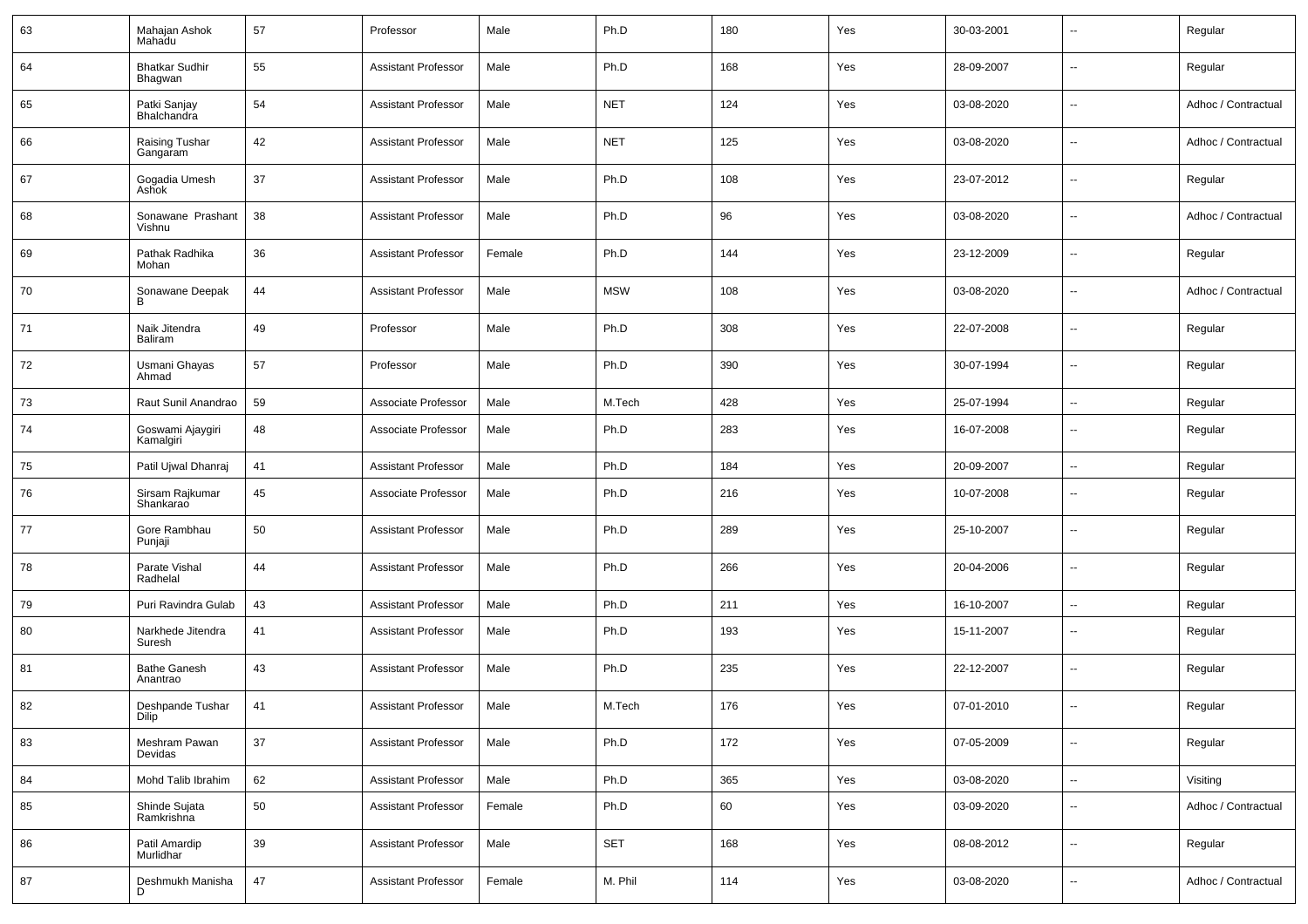| 88  | Sapkale Shubangi S                        | 37 | Assistant Professor        | Female | M.Sc.      | 91  | Yes | 03-08-2020 | $\overline{a}$           | Adhoc / Contractual |
|-----|-------------------------------------------|----|----------------------------|--------|------------|-----|-----|------------|--------------------------|---------------------|
| 89  | Dr Munjewar<br>Vishranti Ganbaji          | 39 | Assistant Professor        | Female | Ph.D       | 96  | Yes | 03-08-2020 | ۰.                       | Adhoc / Contractual |
| 90  | Dr Bari Mahendra<br>Laxman                | 41 | Assistant Professor        | Male   | Ph.D       | 169 | Yes | 03-08-2020 | --                       | Adhoc / Contractual |
| 91  | Patil Nilesh<br>Prabhakar                 | 36 | Assistant Professor        | Male   | Ph.D       | 180 | Yes | 03-08-2020 | --                       | Adhoc / Contractual |
| 92  | Kuwar Anil<br>Sahebrao                    | 42 | <b>Assistant Professor</b> | Male   | Ph.D       | 132 | Yes | 03-08-2020 | --                       | Adhoc / Contractual |
| 93  | Dhangar Jagatrao<br>Uttam                 | 34 | Assistant Professor        | Male   | Ph.D       | 84  | Yes | 03-08-2020 | ۰.                       | Adhoc / Contractual |
| 94  | Nitale Vinod Ajabrao                      | 43 | Assistant Professor        | Male   | Ph.D       | 120 | Yes | 03-08-2020 | --                       | Adhoc / Contractual |
| 95  | Preeti S Soni                             | 47 | Assistant Professor        | Female | Ph.D       | 64  | Yes | 03-08-2020 | --                       | Adhoc / Contractual |
| 96  | Palkhe Varsha<br>Sureshrao                | 29 | <b>Assistant Professor</b> | Female | <b>NET</b> | 84  | Yes | 03-08-2020 | $-$                      | Adhoc / Contractual |
| 97  | Baviskar Pavan<br>Devidas                 | 34 | <b>Assistant Professor</b> | Male   | M.Sc.      | 56  | Yes | 03-08-2020 | ۰.                       | Adhoc / Contractual |
| 98  | <b>Bhole Dipali Kailash</b>               | 31 | Assistant Professor        | Female | M.Tech     | 58  | Yes | 03-08-2020 | ۰.                       | Adhoc / Contractual |
| 99  | Patil Komal<br>Sudhakar                   | 40 | Assistant Professor        | Female | M.Tech     | 58  | Yes | 03-08-2020 | $\overline{\phantom{a}}$ | Adhoc / Contractual |
| 100 | <b>Bhavsar</b><br>Ramchandra<br>Pandurang | 49 | Associate Professor        | Male   | Ph.D       | 252 | Yes | 04-04-2000 | $\overline{\phantom{a}}$ | Regular             |
| 101 | Kapse Surendra V                          | 51 | <b>Assistant Professor</b> | Male   | <b>SET</b> | 168 | Yes | 04-12-2007 | $\overline{\phantom{a}}$ | Regular             |
| 102 | <b>Kharat Dipak</b><br>Mahadev            | 36 | <b>Assistant Professor</b> | Male   | Ph.D       | 45  | Yes | 03-08-2020 | ۰.                       | Adhoc / Contractual |
| 103 | Madane Uttam<br>Dadaram                   | 34 | <b>Assistant Professor</b> | Male   | <b>NET</b> | 60  | Yes | 03-08-2020 | $\sim$                   | Adhoc / Contractual |
| 104 | Palekar Jyotsna<br>Jayant                 | 60 | <b>Assistant Professor</b> | Female | <b>NET</b> | 45  | Yes | 03-08-2020 | $\sim$                   | Adhoc / Contractual |
| 105 | Kulkarni Chetan<br>Narendra               | 33 | <b>Assistant Professor</b> | Male   | <b>NET</b> | 38  | No  | 03-08-2020 | 27-02-2021               | Adhoc / Contractual |
| 106 | Godbole Mahendra<br>Tukaram               | 35 | <b>Assistant Professor</b> | Male   | Ph.D       | 46  | Yes | 06-08-2020 | --                       | Adhoc / Contractual |
| 107 | Dhapase Vinod<br>Dasrao                   | 35 | <b>Assistant Professor</b> | Male   | <b>SET</b> | 43  | No  | 17-08-2020 | 12-06-2021               | Adhoc / Contractual |
| 108 | Mulay Prajakta<br>Nandkumar               | 30 | <b>Assistant Professor</b> | Female | M.Tech     | 31  | Yes | 03-08-2020 | $\overline{\phantom{a}}$ | Adhoc / Contractual |
| 109 | Nerkar Harshal<br>Vishwanath              | 30 | <b>Assistant Professor</b> | Male   | M.COM      | 33  | Yes | 03-08-2020 | Ξ.                       | Adhoc / Contractual |
| 110 | Gwalwanshi<br>Utkarsha Umesh              | 26 | <b>Assistant Professor</b> | Female | M.Tech     | 31  | Yes | 03-08-2020 | $\overline{\phantom{a}}$ | Adhoc / Contractual |
| 111 | Surwade Pradnya<br>Pralhad                | 33 | <b>Assistant Professor</b> | Female | <b>NET</b> | 62  | Yes | 04-08-2020 | $\overline{\phantom{a}}$ | Adhoc / Contractual |
| 112 | Kapadane Harshala<br>Nitin                | 27 | <b>Assistant Professor</b> | Female | M.Tech     | 23  | Yes | 03-08-2020 | $\overline{\phantom{a}}$ | Adhoc / Contractual |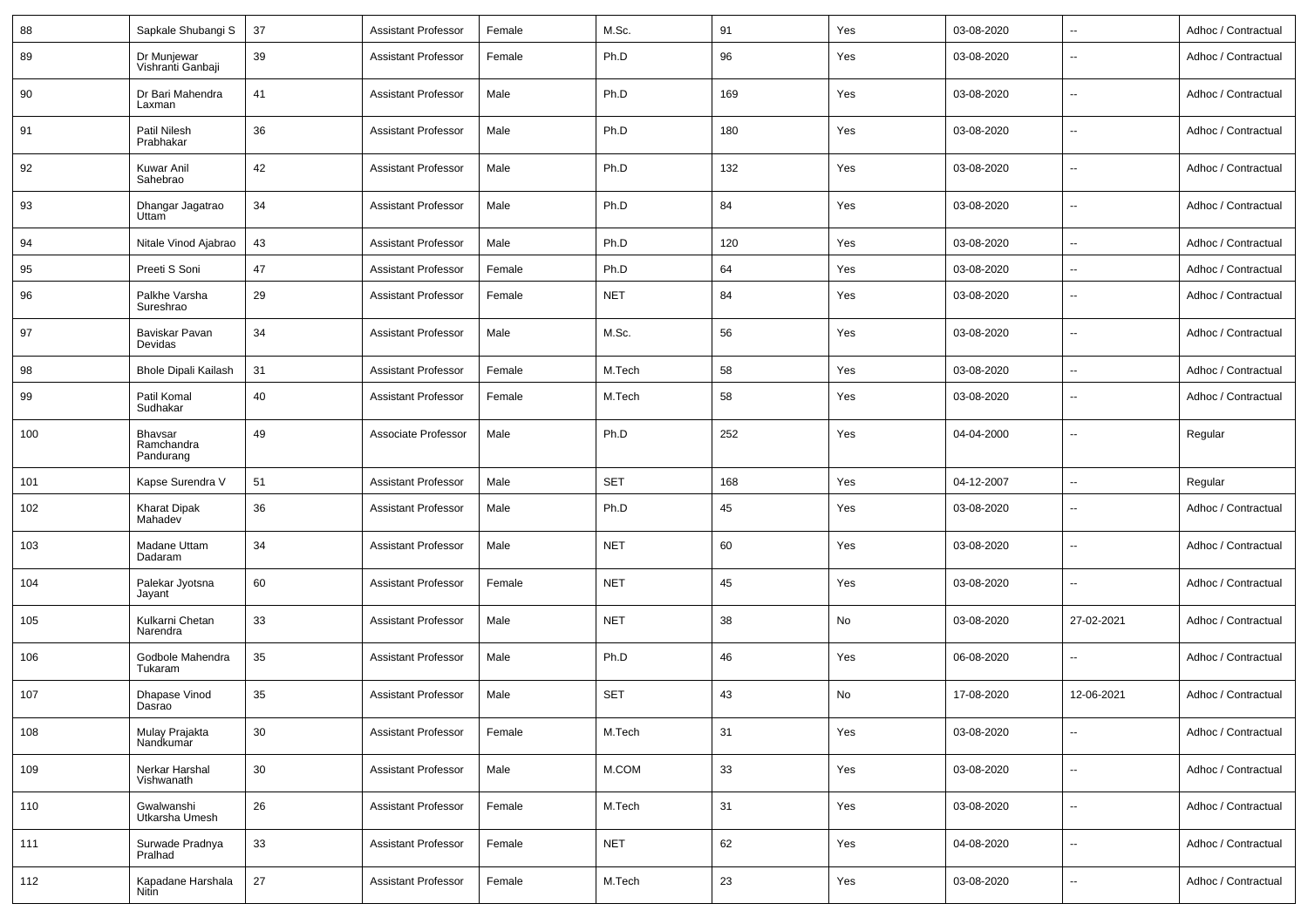| 113 | Mr Patil Kishore<br>Janardhan          | 39 | <b>Assistant Professor</b> | Male   | Ph.D       | 160 | No  | 17-08-2020 | 11-01-2021               | Adhoc / Contractual |
|-----|----------------------------------------|----|----------------------------|--------|------------|-----|-----|------------|--------------------------|---------------------|
| 114 | Desale Komal<br>Jitendra               | 26 | <b>Assistant Professor</b> | Female | M.Sc.      | 24  | Yes | 03-08-2020 | $\overline{\phantom{a}}$ | Adhoc / Contractual |
| 115 | Jadhav Dharmendra<br>Madhukar          | 34 | <b>Assistant Professor</b> | Male   | <b>NET</b> | 18  | No  | 03-08-2020 | 19-03-2021               | Adhoc / Contractual |
| 116 | Shingade Jaishri<br>Shamkumar          | 31 | <b>Assistant Professor</b> | Female | NET        | 30  | Yes | 03-08-2020 | $\sim$                   | Adhoc / Contractual |
| 117 | Patil Mayuri Anil                      | 31 | <b>Assistant Professor</b> | Female | <b>SET</b> | 24  | Yes | 06-08-2020 | $\overline{\phantom{a}}$ | Adhoc / Contractual |
| 118 | Patil Nilesh Suresh                    | 27 | <b>Assistant Professor</b> | Male   | <b>NET</b> | 36  | Yes | 06-08-2020 | Ξ.                       | Adhoc / Contractual |
| 119 | Mahajan Yogesh<br>Jagannath            | 28 | <b>Assistant Professor</b> | Male   | Ph.D       | 27  | Yes | 06-08-2020 | $\sim$                   | Adhoc / Contractual |
| 120 | <b>Bhavsar Sumit</b><br>Bhalchandra    | 30 | <b>Assistant Professor</b> | Male   | <b>SET</b> | 57  | Yes | 06-08-2020 | $\sim$                   | Adhoc / Contractual |
| 121 | Dr Patil Rupali<br>Shashikant          | 37 | <b>Assistant Professor</b> | Female | Ph.D       | 66  | Yes | 03-08-2020 | $\sim$                   | Adhoc / Contractual |
| 122 | Dr Abdul Ahmad<br><b>Mahamad Yunus</b> | 40 | <b>Assistant Professor</b> | Male   | Ph.D       | 84  | Yes | 03-08-2020 | $\sim$                   | Adhoc / Contractual |
| 123 | Dr Patil Yashodip<br>Rajendra          | 33 | <b>Assistant Professor</b> | Male   | Ph.D       | 23  | Yes | 03-08-2020 | $\sim$                   | Adhoc / Contractual |
| 124 | Dr Milind<br>Vishwanath Dhanraj        | 36 | <b>Assistant Professor</b> | Male   | Ph.D       | 156 | Yes | 03-08-2020 | $\sim$                   | Adhoc / Contractual |
| 125 | Nichole Pooja<br>Rajesh                | 28 | <b>Assistant Professor</b> | Female | <b>NET</b> | 48  | Yes | 03-08-2020 | $\sim$                   | Adhoc / Contractual |
| 126 | Dr Jadhav Subhan<br>Tulshiram          | 38 | <b>Assistant Professor</b> | Male   | Ph.D       | 48  | Yes | 03-08-2020 | $\sim$                   | Adhoc / Contractual |
| 127 | Baisane Vanshree<br>Ashok              | 30 | <b>Assistant Professor</b> | Female | SET        | 23  | Yes | 03-08-2020 | $\sim$                   | Adhoc / Contractual |
| 128 | Awasaramal Arun<br>Vasant              | 35 | <b>Assistant Professor</b> | Male   | <b>NET</b> | 34  | Yes | 03-08-2020 | $\sim$                   | Adhoc / Contractual |
| 129 | Devre Subhash<br>Sahebrao              | 34 | <b>Assistant Professor</b> | Male   | Ph.D       | 33  | No  | 03-08-2020 | 12-06-2021               | Adhoc / Contractual |
| 130 | Ghorpade Vijay<br>Kaduba               | 44 | <b>Assistant Professor</b> | Male   | Ph.D       | 180 | Yes | 03-08-2020 | $\sim$                   | Adhoc / Contractual |
| 131 | Patil Harshal<br>Hiraman               | 30 | <b>Assistant Professor</b> | Male   | <b>NET</b> | 23  | Yes | 03-08-2020 | $\sim$                   | Adhoc / Contractual |
| 132 | Patil Sharad Pandit                    | 33 | <b>Assistant Professor</b> | Male   | NET        | 42  | Yes | 03-08-2020 | $\rightarrow$            | Adhoc / Contractual |
| 133 | Salunke Harshal<br>Sidhadartha         | 31 | <b>Assistant Professor</b> | Male   | <b>NET</b> | 23  | Yes | 03-08-2020 | $\sim$                   | Adhoc / Contractual |
| 134 | Patil Kavita Tukaram                   | 33 | <b>Assistant Professor</b> | Female | M.E.       | 96  | Yes | 03-08-2020 | $\sim$                   | Adhoc / Contractual |
| 135 | Tayade Vishwaraj<br>Supadu             | 28 | <b>Assistant Professor</b> | Male   | M.E.       | 45  | Yes | 03-08-2020 | $\overline{\phantom{a}}$ | Adhoc / Contractual |
| 136 | Nerkar Lalita<br>Pandurang             | 28 | <b>Assistant Professor</b> | Female | <b>NET</b> | 42  | Yes | 04-09-2020 | $\sim$                   | Adhoc / Contractual |
| 137 | Marathe Sunil<br>Devidas               | 34 | <b>Assistant Professor</b> | Male   | Ph.D       | 42  | Yes | 04-09-2020 | $\rightarrow$            | Adhoc / Contractual |